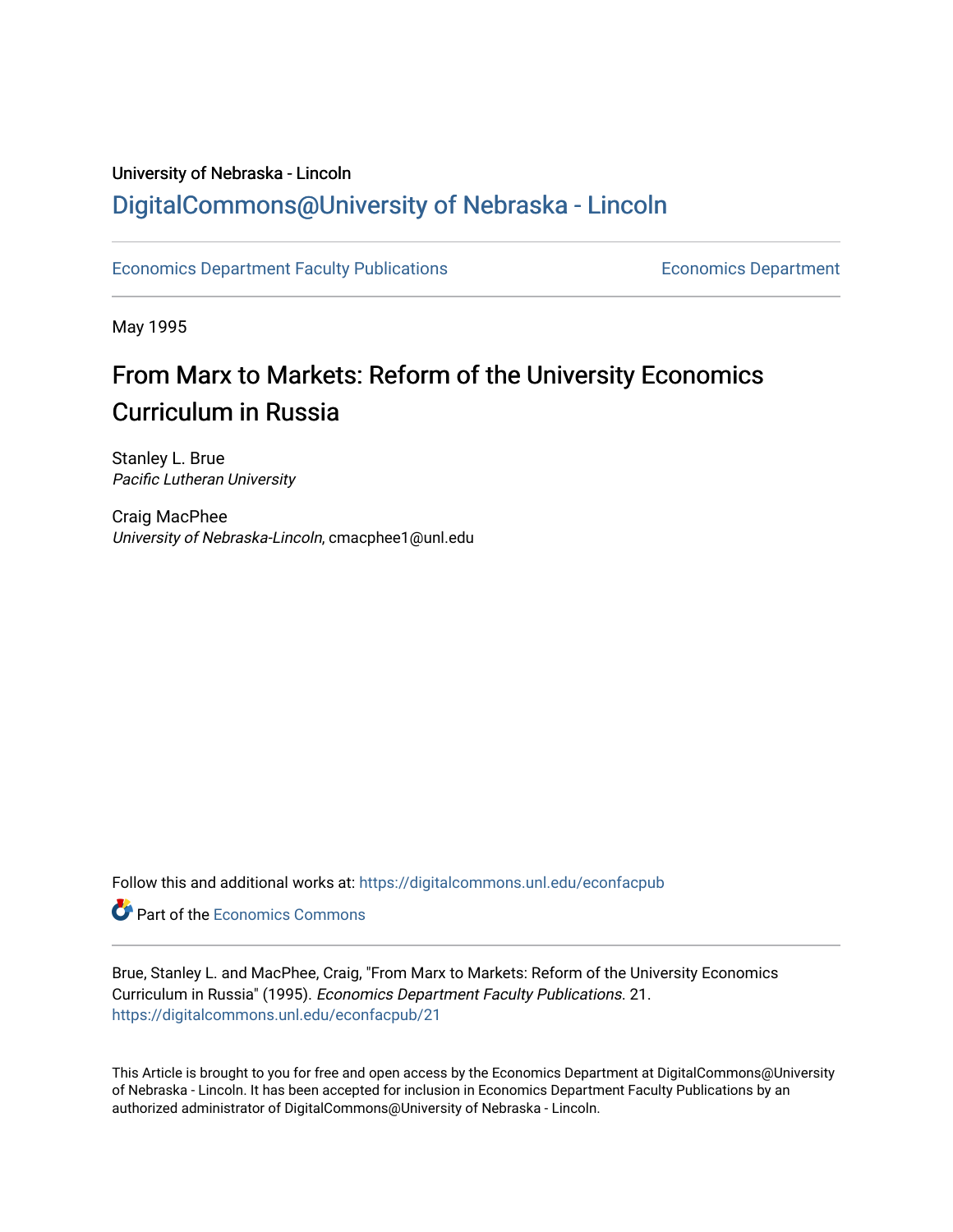## **From Marx to Markets: Reform of the University Economics Curriculum in Russia**

## Stanley L. Brue and Craig R. MacPhee

In June 1992, we taught a three-week seminar at Moscow State University that coincided with the beginning of a historic curriculum reform in Russia.' The reform had two parts: (I) the replacement of the Marxist-Leninist three-year sequence of courses in political economy with a sequence on market economics and (2) substantial revision of other course requirements for the economics degree.

The occasion of our Russian visit was an invitation from Moscow State University to present a seminar on the principles of market economics. The seminar demonstrated the typical content and teaching techniques used in the American micro-macro principles course. Our efforts were greatly facilitated by simultaneous translation of our lectures and discussions, although problems with Russian equivalents for precise economic terminology in English occasionally presented difficulties.<sup>2</sup> About 70 professors from throughout the former Soviet Union attended the seminar; most of these professors are now teaching principles of market economics in Russia.

The seminar was held in conjunction with the publication of the Russianlanguage edition of a standard American principles of economics textbook (McConnell and Brue 1990), which was the main resource for the professors taking the course. Eight Russian economists spent two years translating the McConnell and Brue textbook, working under the direction of Anatoly Porokhovsky, professor of economics at Moscow State University (MSU) and deputy director of the Institute of United States and Canada in the Russian Academy of Sciences. In 1992, Politizdat Press (now Respublika), formerly the main publishing house of the Communist Party, published 500,000 copies of this book in micro and macro volumes. Beginning with the 1992-1993 academic year, these volumes became the central textbooks for introductory economics courses at institutes and universities throughout Russia. $<sup>3</sup>$ </sup>

It is ironic that one of the last acts of the Communist government in the former Soviet Union was official approval for the translation, publication, and employment of a basic textbook on market economics. Historically, the Ministry of Education exercised control over textbooks, and all authorships were assigned by those in positions of authority. Only two or three officially sanctioned textbooks

*Stanley L. Brue is a professor of economics at Pacijic Lutheran University, Craig R. MacPhee is a professor of economics at the University of Nebraska-Lincoln. The authors thank Elena Palei, Lev Palei, and Oksana Shishkova for translations and other research assistance, as well as Anatoly Porokhovsky, Sergei Dunaev, Olga Tretyak, and the referees for helpful comments.*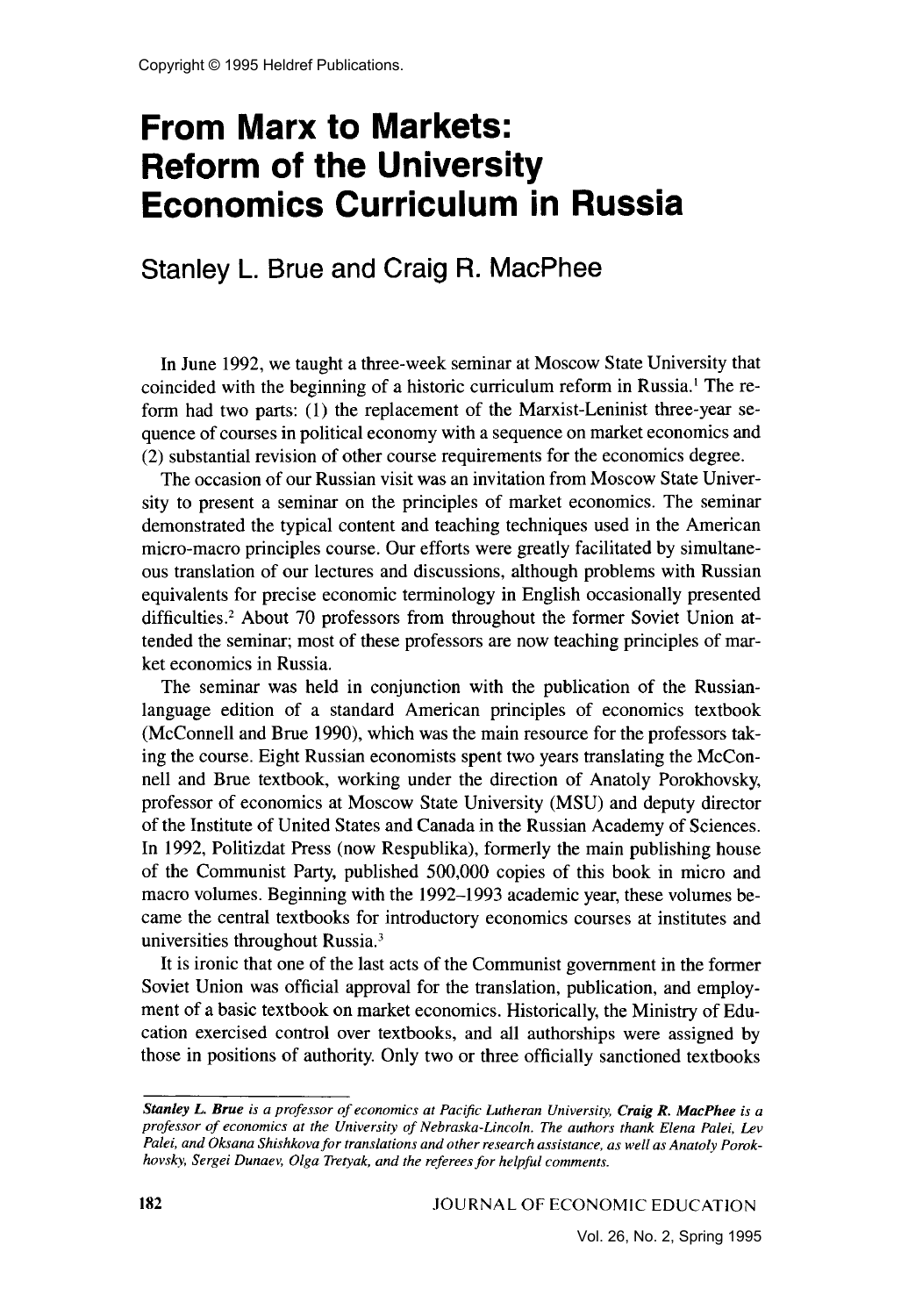have been available for the beginning course in political economy. In the 1983-86 period, the Ministry of Education established an unprecedented open competition for a new political economy textbook, but none of the manuscripts submitted met the requirements of Gorbachev's glasnost and perestroika. The ministry then appointed a committee of prominent economists to write a new text. But the final product, published in 1988, was clearly a political compromise: it contained much of the old political economy of socialism, with a more modem, favorable treatment of certain aspects of capitalism (Sutela 1991, 113). It was at this point that Porokhovsky received permission to organize the translation of a new textbook for the introductory university economics course.

Our goals in this article are twofold. First, we want to contrast the old and new Russian curricula to demonstrate the truly remarkable recent changes. Second, we assess the pitfalls and possibilities relating to the nascent curriculum reform. Our discussion throughout will focus on economics at Moscow State University, Russia's most prestigious institution of higher learning.<sup>4</sup> The centralization of education decisions and the importance of uniformity mean that almost all Russian universities mimic the Moscow State University program.

## **HISTORICAL BACKGROUND OF THE PRE-1992 ECONOMICS CURRICULUM**

As noted in detail by Judy (1960) and summarized by Blodgett and Schnitzer (1965), in the 1950s and 1960s, all members of the economics faculty at Moscow State University belonged to one of seven semi-independent *kafederi* (chairs or departments). In 1960, these chairs were Accounting and Analysis of the Economic Activity of Socialist Enterprises, Economics of Industrial Planning, Economics of Agriculture, Economies of Foreign Countries, Soviet Economic History and History of Thought, Political Economy, and Statistics. Although expanded, this system of *kafederi* remains at Moscow State University today.

From the 1960s through the 1980s, the courses offered by these *kafederi* made up the study of socialist political economy. The courses were confined to the detailed analysis of the works of Marx and Lenin, the application of their ideas to specific sectors of the economy, and the criticisms of other economies and other economic theories. The Seven-Year Plan of 1959-1965 helps describe the content of the political economy of socialism during this period, and for that matter, for the decades that followed. The plan assigned several research topics to the economics faculty, including Laws of Development in Socialist Society, Criticisms of Contemporary Bourgeois Political Economy and the Struggle with Revisionism of Economic Theory in the Contemporary Period, and The Further Strengthening and Development of *Kolkhoz* [collective farm] Production. The Seven-Year Plan of 1959-1965 also established that 12 economics textbooks were to be produced. Among them were a textbook on political economy and a study aid to Marx's *Capital* (Blodgett and Schnitzer 1965, 4).

A new branch of economics began to emerge in the 1950s as an adjunct and rival to political economy. Based on the work of Leonid Kantorovich and other prominent scholars, a new *kafederi* of mathematical economics-more specifi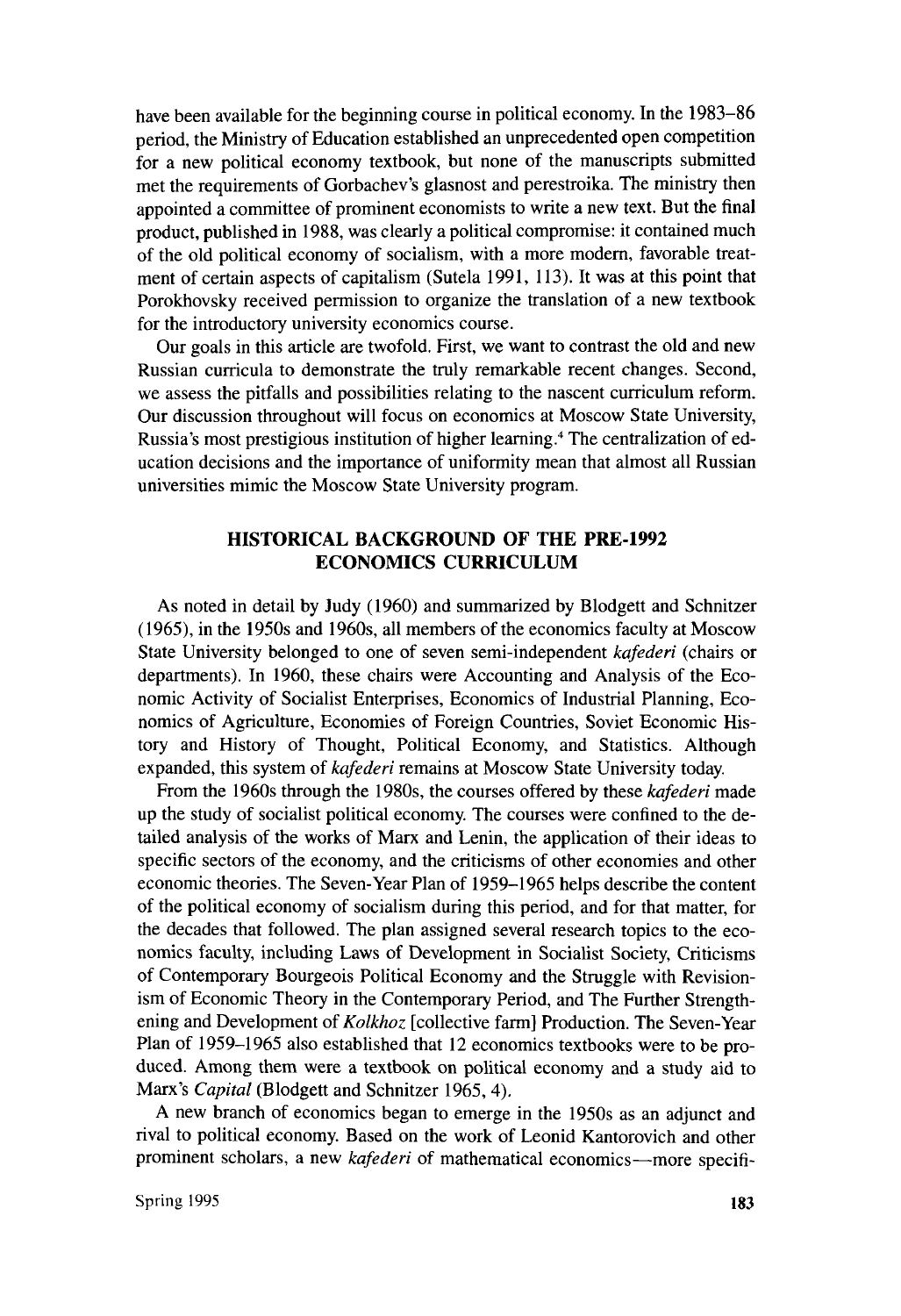cally, the System of Optimally Functioning Socialist Economy (SOFE)-came to the fore. This new economics, called *economic cybernetics* by many Russians, focused on linear programming and related optimization techniques of production. $<sup>5</sup>$  In 1963, the Soviet government sanctioned the founding of the Central</sup> Economic-Mathematical Institute of the Soviet Academy of Sciences, which established the journal *Economy and Mathematical Methods.* The Soviet cybernetics was the mathematical economics of central planning and state enterprise, and it did not analyze the behavior of consumers, producers, and traders in response to market signals. Optimization always referred to the objective functions established at the highest level of government (Sutela 1991 chapts. 1 and 2).

Thus, two different economics degrees came to coexist within the economics programs at the major Russian universities.<sup>6</sup> The Political Economy of Socialism focused on the works of Marx and Lenin. It was historical and heavily ideological, with research consisting of papers loaded with citations of Marx, Lenin, and current leaders of the Communist Party. On the other hand, SOFE was highly mathematical, aimed at developing methods for implementing the long-run plans and improving the operation of state enterprises. Because the methodologies of these approaches differ, much tension has arisen between adherents of the two subdisciplines. As we experienced in our seminar, where the political economists were in the majority, these tensions remain today.'

Neither the Russian political economists nor the mathematical economists should be confused with typical American economists. Alexeev, Gaddy, and Leitzel (1992), for example, have asserted that political economists in Russia have more in common with American sociologists than with American economists. It is equally true that many Russian mathematical economists have more in common with American specialists in operations research than with typical economists. Nevertheless, as market economics spreads through the Russian curriculum, Russian economics is becoming more like that taught in the West.

## **THE CURRICULUM IN RUSSIA IN THE LATE 1980s**

To place the recent changes in perspective, we examine the typical Russian curriculum in political economy before 1992. Substantial overlap of the political economy and cybernetics curricula allows us to avoid repetition and to save space. The main differences between the political economy and cybernetics curricula lay in the extent of formal mathematics and applied mathematics courses.<sup>8</sup> A 5-year degree program divided into 4.5 years (9 semesters) of course work and a 10th semester for senior thesis writing and an internship is summarized in Table 1. The internships usually complemented a student's specialization, for example, an agricultural economist interned at a collective farm.

In a pattern more familiar to Europe than to America, economics majors take almost all their courses (even language courses) within the College of Economics. As in Europe, students receive their general or liberal education in high school, so they can concentrate on their major in the university. An important exception to this rule is that all Russian university students are required to take political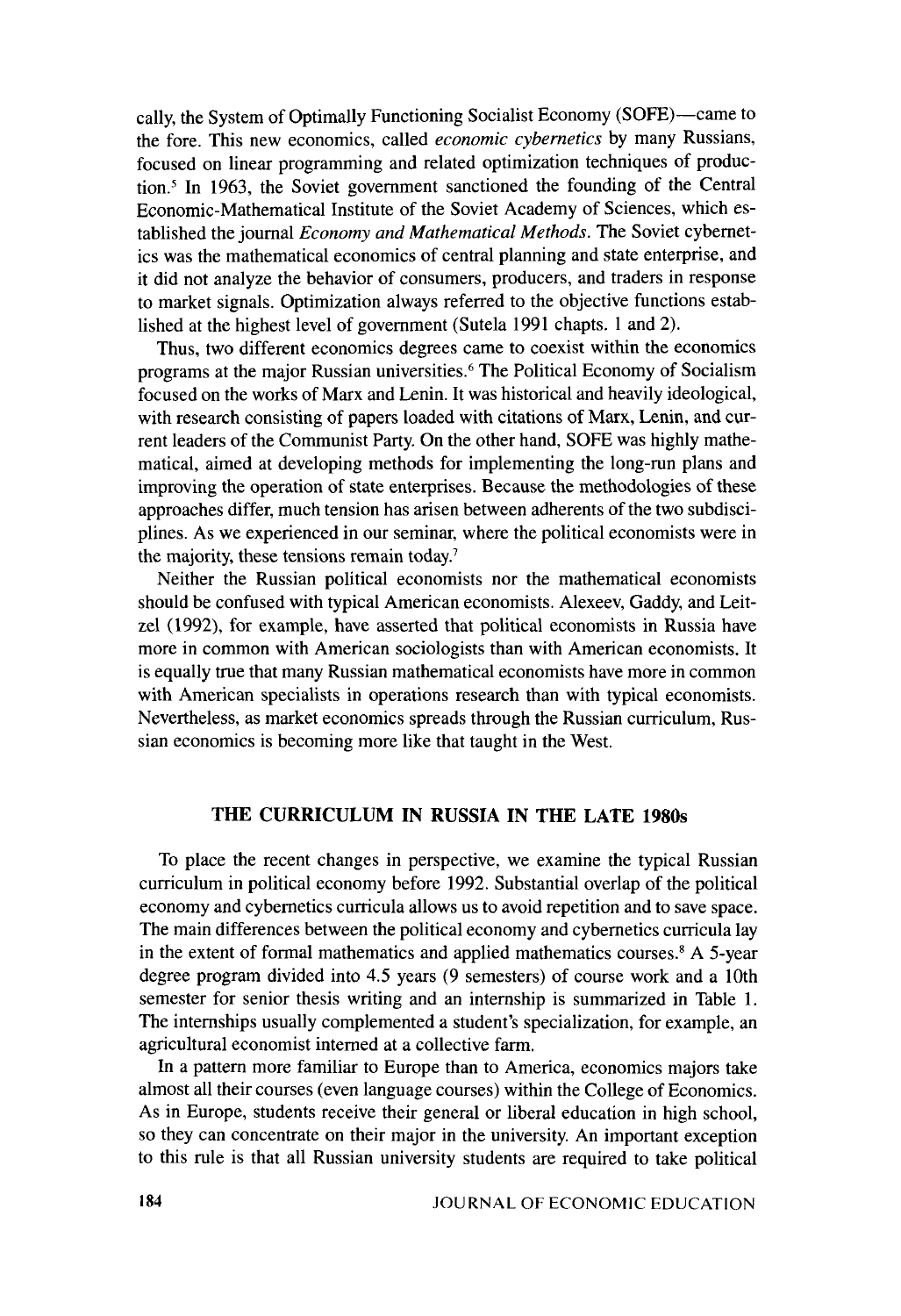General courses

1. Political economy

- a. Precapitalist modes of production and general fundamentals of capitalism (1st yr.) (212)
- b. Monopolistic capitalism-imperialism (2d yr.) (68)
- c. Socialism (3d yr.) (136)
- 2. History of Soviet Union (176)
- 3. Marxist-Leninist philosophy (244)
- 4. Scientific communism (140)
- 5. Scientific atheism (24)
- 6. Economic history of capitalist countries (54)
- 7. Economic history of socialist countries (50)
- 8. Economies of foreign countries (54)
- 9. History of economic theories (220)
- 10. Soviet legislation (36)
- 11. Industrial economics (90)
- 12. Agricultural economics (18)
- 13. Nonproductive spheres of the economy (54)
- 14. National economic planning (124)
- 15. Statistics
	- a. Theoretical and mathematical statistics (104)
	- b. Economic statistics (140)
- 16. Accounting (40)
- 17. Enterprise activity analysis (70)
- 18. Mathematical methods of economic analysis (54)
- 19. Mathematics
	- a. Mathematical analysis (140)
	- b. Linear algebra (104)
	- c. Mathematical programming (50)
	- d. Theory of probability (56)
- 20. Data processing (84)
- 2 1. Foreign language (400)
- 22. Methods of lecturing on political economy (64)
- 23. Psychology (36)
- 24. Physical training (140)

#### Required special seminars

- 25. Marx's Capital (190)
- 26. The theory of imperialism (100)
- 27. Political economy of socialism (130)

#### Required special courses

- 28. Criticism of modem bourgeois political economy (30)
- 29. Demography (32)
- 30. Labor economics (32)
- 3 1. Finance and credit (30)
- 32. Management of the national economy (68)
- 33. Economics of natural resource usage (32)

#### Electives

- 34. Improvement of economic mechanisms (14)
- 35. Regional management (72)
- 36. Economic criteria of developed socialism and problems of improving the production relations during its initial stage (32)
- 37. Management of scientific and technical progress (32)

(Continued on next page)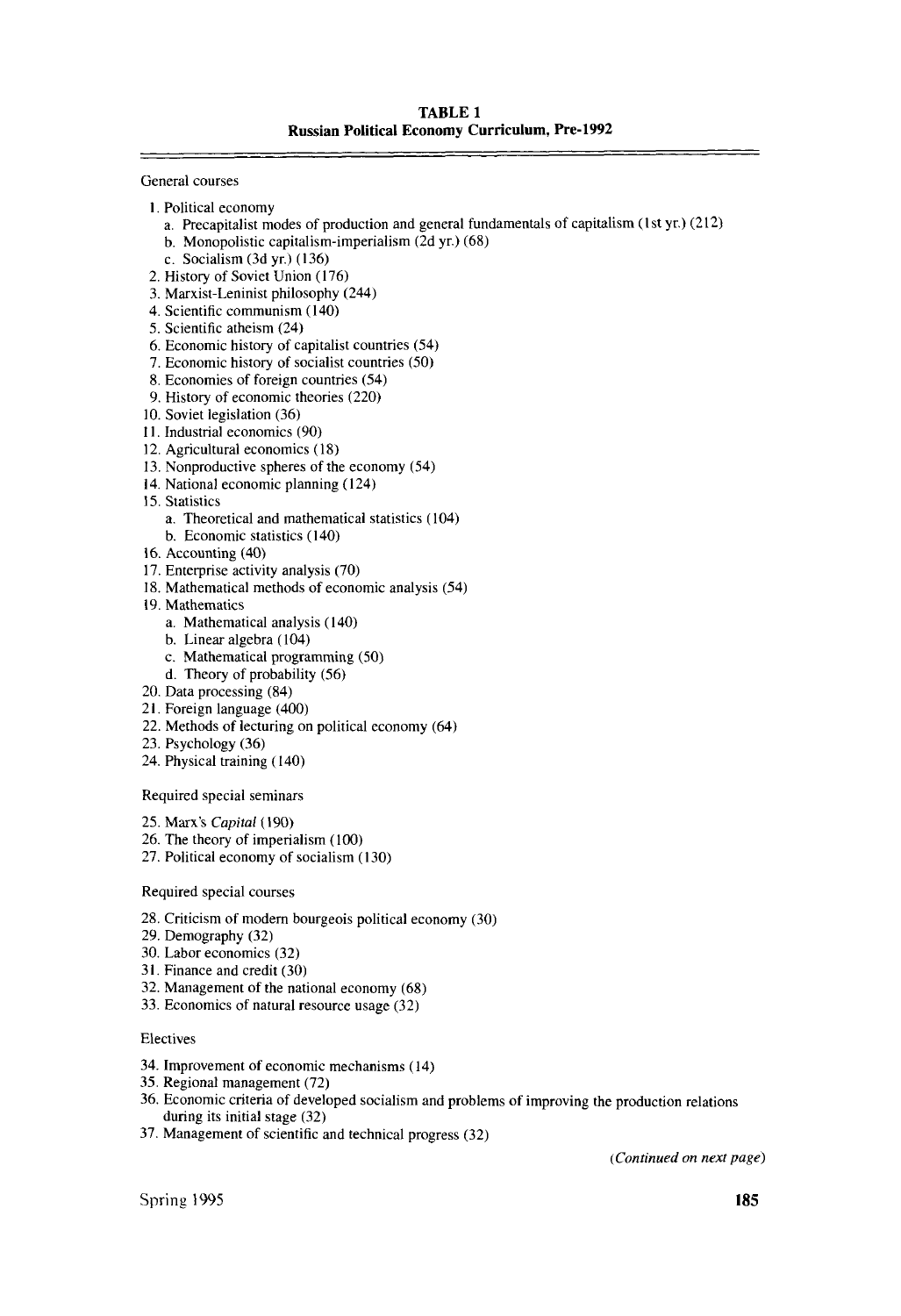38. Methodological problems of development of systems and categories of political economy of socialism (32)

39. Utilization of technological innovations and economic development (15)

40. Development of socialist production management theory (15)

41. Undergraduate theses: 2d year; 3d year; 4th year

Practice

42. Internship 43. Diploma thesis

State exams passed

44. Scientific communism 45. Political economy

*Notes:* Summary translation of a student transcript from Moscow State University, 1989. Number of class hours are shown in parentheses.

economy. A few of the political economy professors in our seminar were in a service department that taught students in other colleges.

Other aspects of Russian higher education reveal less concern for intellectual diversity than in the United States. For instance, each Russian university usually recruits its faculty from its own successful graduate students. In contrast to the few specific course requirements in most American undergraduate economics programs, about three-fourths of the Russian curriculum in Table 1 consisted of specifically required courses.

Both political economy and cybernetics majors were required to take the threeyear sequence in political economy. As suggested by the titles in Table 1, these courses are based on Marxist-Leninist ideology, a fact that we document below. Several other courses in the curriculum, including Marxist-Leninist Philosophy, Scientific Atheism, History of Economic Theories, and Criticism of Modern Bourgeois Political Economy, also were ideological in nature. Both programs required students to take three advanced seminars: Marx's *Capital,* The Theory of Imperialism, and Political Economy of Socialism. Finally, all students had to take state exams in scientific communism and political economy. Thus, students had to study Marx and Lenin repeatedly over several years in the political economy courses, in the special seminars, and in preparation for the state exams.

### **THE THREE-COURSE SEQUENCE IN POLITICAL ECONOMY, PRE-1992**

The topical structure of the first political economy course followed Marx's *Capital* almost exactly, the first seven topics covered in volume 1 of *Capital,* topics 8 and 9 in volume 2, and topics 10-14 in volume **3** (Table 2). The required readings list (not shown) for this course included five works by Marx, one each by Engels and Gorbachev, and two publications from the 27th Congress and Ple-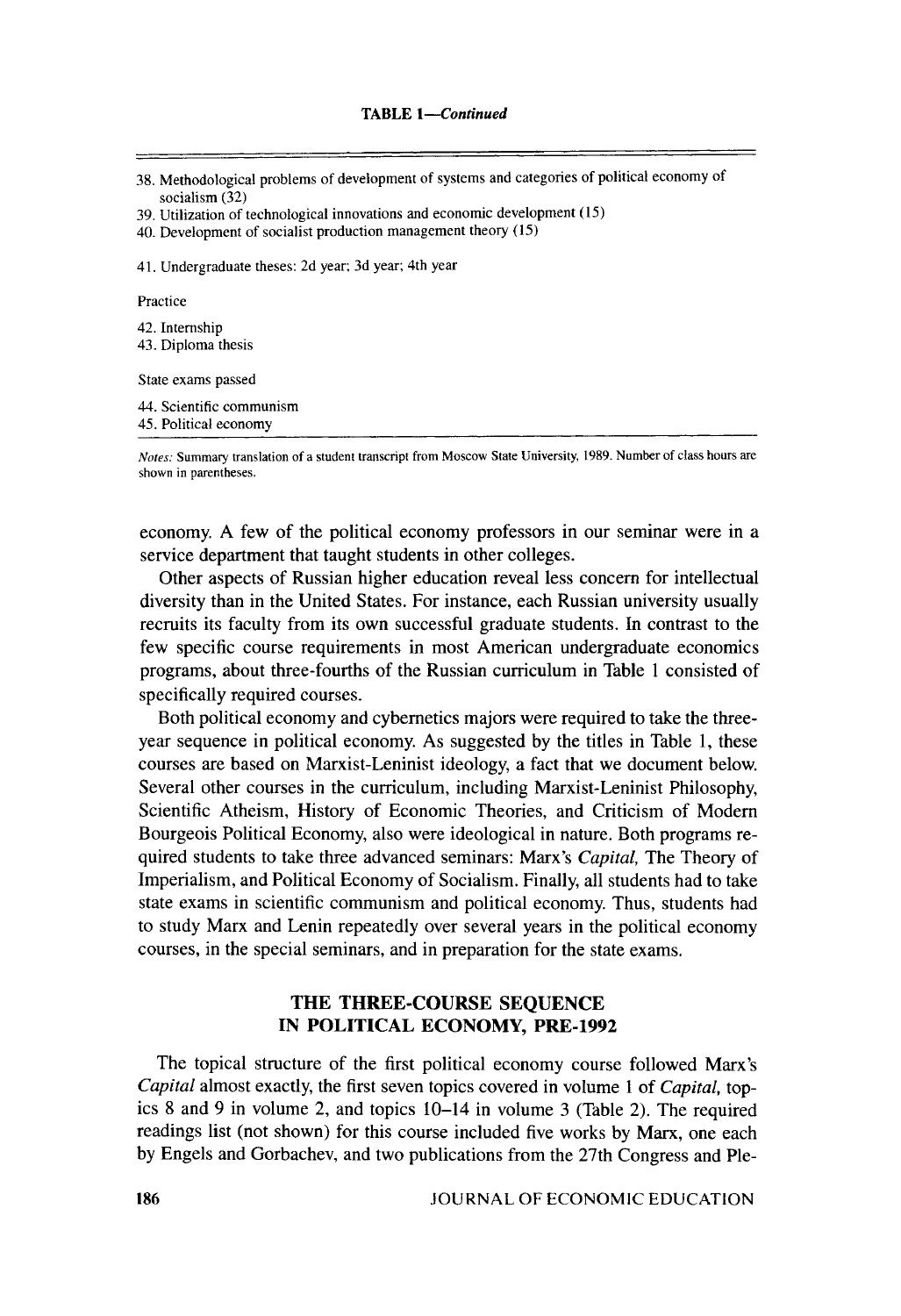#### **TABLE 2**

#### **Russian Political Economy Sequence, Pre-1992, Moscow State University: Topics**

First year: Political economy: Precapitalist modes of production and general fundamentals of capitalism

- 1. The subject of political economy and the main features of its method (2)
- 2. Precapitalist formations (I)
- 3. Commodities and money (3)
- 4. The transformation of money into capital (1)
- 5. Production of surplus value as the law of development of capitalist production (4)
- 6. Wages (I)
- 7. Process of capital accumulation. The general law of capitalist accumulation (2)
- 8. The circuit of industrial capital (2)
- 9. The reproduction and circulation of the aggregate social capital (2)
- 10. Profit and the cost of production. The law of the tendency of the rate of profit to fall (4)
- 11. Commercial capital and commercial profit (I)
- 12. Interest-hearing capital, the credit system, and money circulation under capitalism (3)
- 13. Ground rent. Agrarian relationships under capitalism (1)
- 14. Revenues and their sources. National income under capitalism (I)
- 15. Economic crisis (I)

Second year: Monopolistic capitalism-imperialism

- 1. Concentration of production and monopolies (4)
- 2. Finance capital and the financial oligarchy (I)
- 3. State-monopoly capitalism (3)
- 4. Relationships between labor and capital under the conditions of modem capitalism (5)
- 5. The system of world dominance of the financial capital. World capitalist economy (5)
- 6. Reproduction of the social capital under the conditions of the scientific-technical revolution (2)
- 7. The historical place of imperialism. The general crisis of capitalism (1)

Third year: Political economy of socialism

- I. Economic laws of the growing socialism. Stages of the development of the communist mode of production (2)
- 2. Social ownership of the means of production as the base of the socialist economic system (2)
- 3. Planning of socialist production. The law of planned development (2)
- 4. The main production relationship of socialism. The main economic laws (2)
- 5. Results and expenditures of socialist production. Effectiveness of production (2)
- 6. Commodity-Money relationships. The law of value under socialism (2)
- 7. Distribution relationships and achievement of social justice (2)
- 8. Agrarian relationships in a socialist society (2)
- 9. Socialist extended reproduction: the main features and advantages (2)
- 10. Accountability and efficiency of enterprises (2)
- I I. Incomes of fully-accountable enterprises: content, structure, and distribution
- 12. Planned pricing (I)
- 13. Economic mechanism of socialism: content, structure, improvement (1)
- 14. Economic relations between the socialist countries of world (I)
- 15. Acceleration of the social-economic development and communist perspective (1)

*Note:* Numbers in parentheses are number of seminars

num of the Communist Party of the Soviet Union. Two textbooks on political economy were on the required reading list and were used in all three years of the sequence. One of the textbooks (Tsagolov 1973)—still in use in 1990—was last revised in 1973; the other textbook (Rumyantsev 1985) was last revised in 1985. Students, especially at Moscow State University, were required to read the original works of Marx and Lenin, not just the textbooks.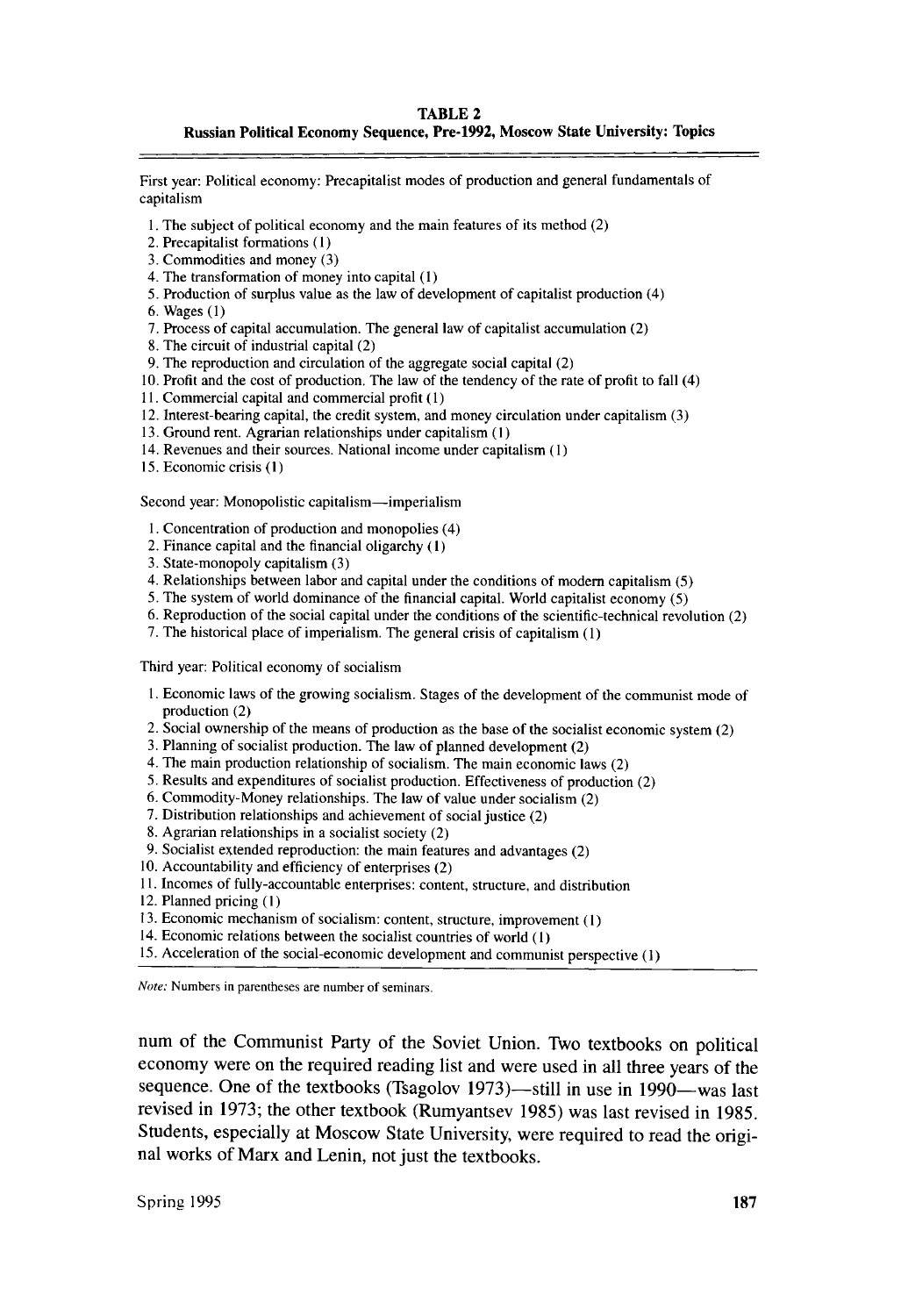The second year in the three-course political economy sequence (Monopolistic Capitalism-Imperialism in Table 2) was taught by professors who were the most proficient in reading English, and they covered the major Western strains of economic thought, such as marginalism, Paretian optimality, and Walrasian general equilibrium. The emphasis of this two-semester course, however, was the contrast between the naiveté of the perfectly competitive market model and the harsh "reality" of capitalism: monopolistic exploitation of consumers and workers, exploitation of the less-developed countries, unemployment, poverty, inflation, and stagflation. $9$ 

The required readings in this course consisted of three works by Lenin and materials from the 27th Congress of the Communist Party. In addition, pages from several other books were assigned. The titles of several of these books are revealing, including: *Monopolistic Pricing, Large Business: The Way to Domination, Large and Small Business: Ties and Contradictions, The Rule of Monopolies as Factors of Deepening Contradictions of Modern Capitalism,* and *Evolution of Forms of the Monopolistic Trusts.* 

The third year in the required political economy sequence treated more practical aspects of managing a socialist economy (Table 2). In light of the subsequent events, it is ironic that the third and final course ends with topic 15 (acceleration of the social-economic development [of socialism] and the communist perspective).

The required readings for the course again included the works of Marx, Lenin, and Gorbachev; resolutions of the Central Committee of the Communist Party; and selections from the main textbooks. The recent party documents usually consisted of critiques of the mistakes of the previous Soviet regimes but never criticized the current regime. The additional readings were titled "Establishment of the Socialist Production Relations," "Stages in the Development of the Communist Mode of Production," and "All-Significant Stages of the Establishment and Development of the Communist Social-Economic Formation."

It was in this third course that the main textbooks diverged somewhat. The Rumyantsev textbook (1985) laid an extensive foundation for planning by examining the concept of property and its role in the formation of a socialist economy. The Tsagolov textbook (1973) concentrated on the principles of socialist planning themselves. Tsagolov was the head of political economy at Moscow State University, and not surprisingly, his book was emphasized most there.

## **BEYOND THE PRINCIPLES COURSE: THE EMERGING CURRICULUM**

Alexeev, Gaddy, and Leitzel (1992) have characterized the Russians as "undecided on the path" of curriculum reform in economics. They quote A. R. Markov, assistant dean of the college of economics at MSU, as he describes several paths under consideration, only one of which follows the mainstream American route. However, a decision had already been made in 1989, with the blessing of the Gorbachev regime, to translate and publicly distribute a Western principles of economics book. This decision and the use of more advanced economics books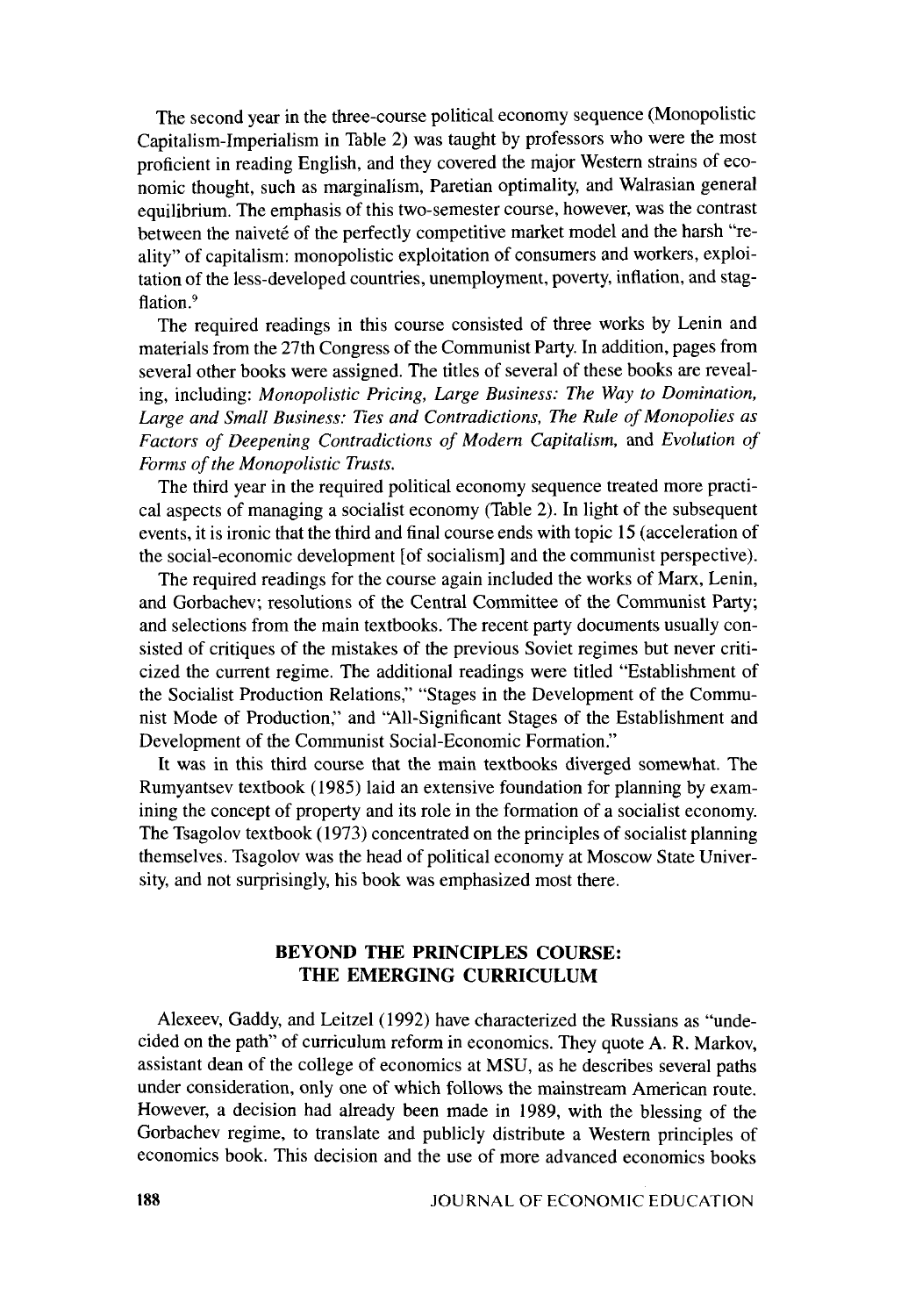in English have coincided with a decision to adopt the typical American structure of micro and macroeconomics, at least in the beginning course.

Not only has the introductory political economy course been reformed, so has the entire economics degree. The new undergraduate curriculum for a major in general economics is listed in Table **3.** The system of kafederi, or chairs, continues in the new curriculum. Some 15 separate chairs, or departments, have offerings in the new general economics curriculum. For example, the chair of industrial economics provides the course in economics of enterprises. The economics degree also has become an amalgam of economics and business administration courses. **A** few of the old courses simply have been given new titles. For example, Scientific Atheism has become History of Religion, an unusual requirement for an economics degree. The key test as to the true nature of the curriculum reform depends upon what is being taught under the rubric of each new title. Much of this may be like assigning a creationist to teach evolution. But, having said this, there can be no doubt that the new curriculum in Table **3** has a strikingly different look and feel from the previous courses in economics.

Gone is the Marxist-Leninist beginning course. Gone are the special seminars on Marx's **Capital,** the theory of imperialism, and the political economy of socialism. Gone are the state exams. It is relatively easy to substitute a standard Western

| Course                                                               | # of months out<br>of the academic<br>year |
|----------------------------------------------------------------------|--------------------------------------------|
| Theory of general economics (principles of macro and microeconomics) | 3                                          |
| Theory of the world economy                                          |                                            |
| <b>Mathematics</b>                                                   |                                            |
| Introduction to modeling economic and mathematical theory            |                                            |
| Economic geography and regional economics                            |                                            |
| State regulation and planning of national economy                    |                                            |
| Economics of enterprises                                             |                                            |
| Economics of agrarian sector                                         |                                            |
| Economics of social sector                                           |                                            |
| Environmental economics                                              |                                            |
| Economics of foreign countries                                       |                                            |
| Economic information                                                 |                                            |
| Accountancy and economic analysis                                    |                                            |
| Currency circulation and credit                                      |                                            |
| Finance                                                              |                                            |
| Introduction to management                                           |                                            |
| Economic history of the former Soviet Union                          |                                            |
| History of economic thought                                          | $\overline{c}$                             |
| Polito-logics                                                        | I                                          |
| <b>Statistics</b>                                                    | 2                                          |
| Demography                                                           |                                            |
| History of religion                                                  |                                            |
| Philosophy                                                           |                                            |

TABLE 3

### New Undergraduate Curriculum in Economics: Required Courses for General Economics Specialization, Moscow State University, 1992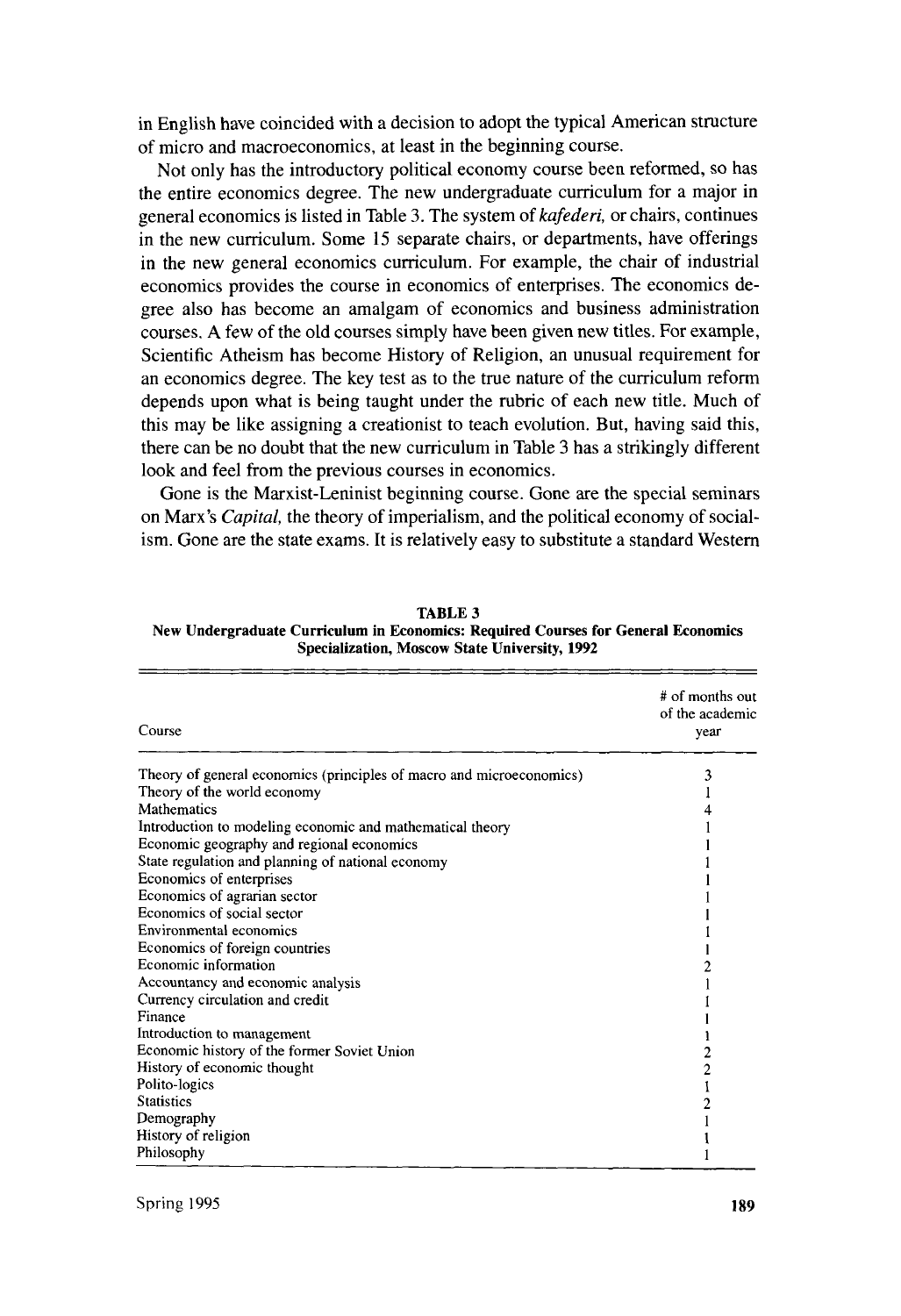title for each of the course titles in the listing. This was not true for the old curriculum.

## **OBSTACLES TO CONTINUED CURRICULUM REFORM**

The academic revolution in Russian economics undoubtedly will continue for many years, but what are the prospects for continued progress? We examine five impediments facing reform in this section and look at favorable factors in the next.

Bureaucratic/organization difficulties. Historic rivalry between political economy and economic cybernetics and among the many *kafederi* may impede curriculum reform as each unit tries to stake claims to new turf. The current mixture of economics and business administration courses within the economics curriculum also may hinder the full development of an intensive degree in market economics. Separate degrees in economics and business administration are emerging, but attempts to meld a new curriculum with old academic structures may slow the transformation of the curriculum.

Another bureaucratic problem relates to finances. The Russian universities are being starved by slowly rising nominal budgets and rapid inflation. Indexing has not preserved real faculty salaries, and many professors have long resorted to moonlighting (tutoring, translating, consulting, etc.) to make ends meet. It is ironic that the faculty are induced to divert so much time from academics when the academe is so much in need of renewal.

*Lack of adequate educational materials.* Most of the old political economy publications belong in the "dust bin of history," but there simply are not enough Russian economists trained in market economics to develop new course materials. The best strategy for reform may be translations of the classics in market economics—as soon as possible. It is ironic, however, that *perestroika* has become an impediment to *glasnost.* Now that the Russians are finally free to purchase Western books and journals, many professors find it more difficult to buy them because of low real pay and the rapidly depreciating ruble. Meanwhile, the lack of educational materials will seriously impede the success of curriculum reform.<sup>10</sup>

*Obsolete specijic human capital.* Professors who have devoted their most productive years to Marx, Lenin, and central planning now find their stock of specific human capital largely obsolete. In response to our postseminar evaluation questionnaire, many professors indicated that they had been fairly familiar with pure microeconomic theory. They also had some awareness of Keynesian economics, although its practical significance was lost in a centrally planned economy. Because of the Marxist-Leninist critique of international trade and finance as imperialism and the Soviet Union's official quest for self-sufficiency, however, the professors had been severely deprived in the area of international economics. Likewise, the Soviet system was devoid of banks as we know them and still is virtually a checkless economy, so most professors were eager to learn about the money supply and a fractional reserve banking system. Beyond that, they were fascinated by the application of theory to issues and policies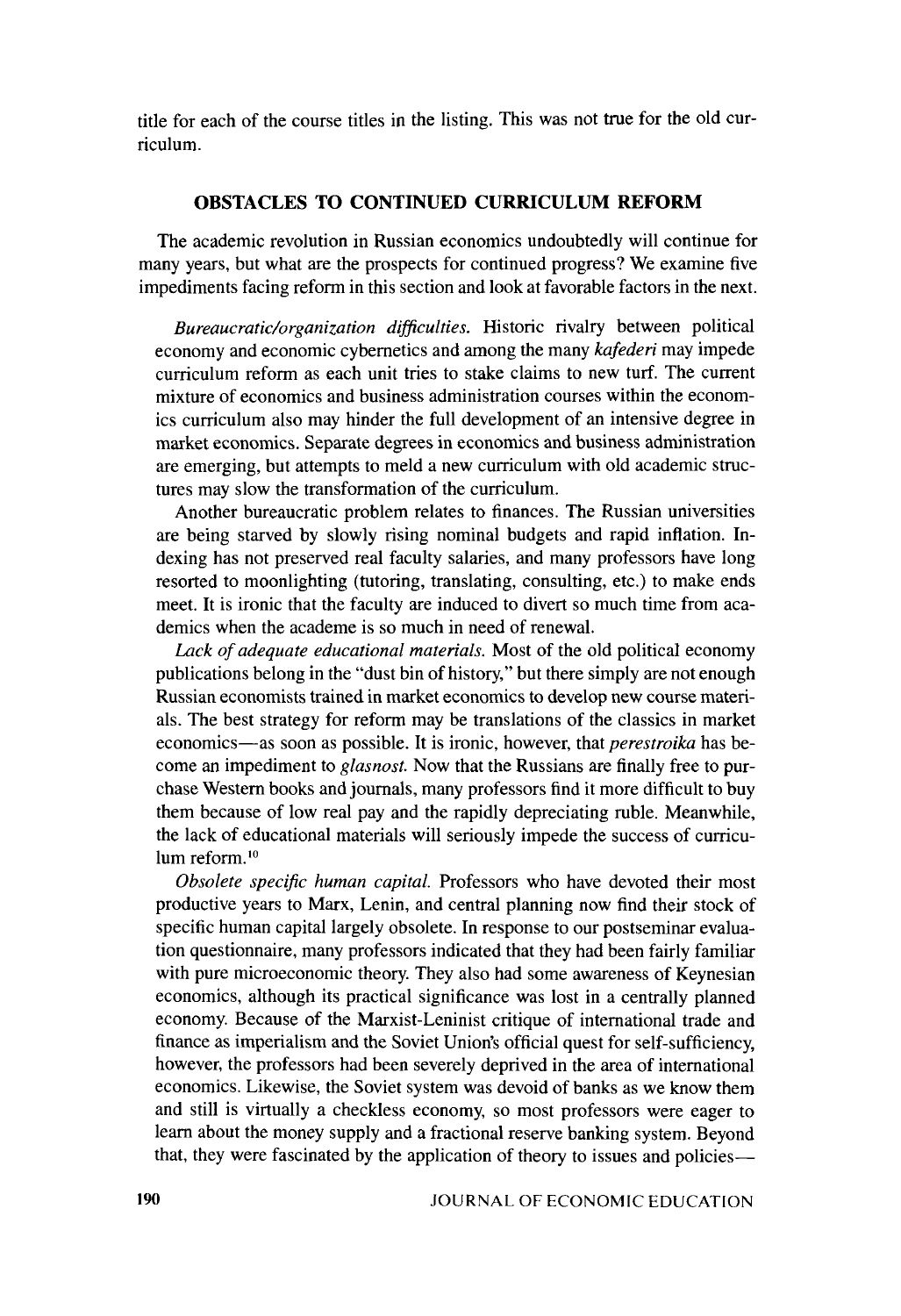practical analysis that previously would have been dangerous in the Soviet Union. As Ailes and Rushing (1991) pointed out, instruction in Marxism-Leninism was supposed to legitimatize the regime, not prepare students for economic analysis and decisionmaking.

There may be a positive side, however, to the quasi-scientific nature of political economy in Russia. Many professors who professed Marxism-Leninism did so only because it was demanded of them. Once they master the new economics, they may prove to be equally adept at explaining private enterprise and markets.

*The socialist/central planning mindset.* The decades of viewing economics through the lens of socialism and central planning has created a mindset among some economists that will be difficult to change. One question asked in our seminar was how we might go about measuring and aggregating indifference maps. Further discussion clarified that the questioner was interested in techniques to help central planners decide which goods to produce! Such notions as "markets are chaotic" and "speculators are evil" retain powerful holds on many economists in Russia. For example, some Russian seminar participants still questioned whether the Russian trade deficits were attributable to Western monopolistic pricing. There was also widespread concern about uncertainty and fraud associated with market activity, an attitude aggravated by the lack of enforceable commercial laws in Russia. The enthusiasm shown for market economics by the majority of Russian professors in our seminar was threatening to one or two established scholars who wanted more time devoted to criticisms of market economies. In a country that officially subscribed to the labor theory of value for so long, it seemed ironic that many Russians regarded natural resources as their only source of comparative advantage. Of course, this perspective stemmed from the export practices of the Communists rather than from Marxism. In the view of many Russian professors, however, the reliance on natural resources is both a blessing and a curse, because they feel that their economy will suffer the same kind of "exploitation" as developing countries.

Despite the occasional expressions of the old ideology in our seminar, most Russian professors needed little convincing that markets worked better than central command. In this sense, they reflected popular opinion in Russia. Opinion polling by Shiller, Boycko, and Korobov (1991, 1992) has shown that, in Russia, popular attitudes toward economic behavior are not substantially different from those in the United States. General attitudes-especially those of students—are not likely to impede the adoption of market economics, but the attitudes of some older political economy professors are significant obstacles to progress.

*Political uncertainties.* Understandably, economists and administrators who are leading the curriculum reform in Russia are reluctant to get too far out front of events. They fear that doing so could expose them later to retribution, should the political situation in Russia suddenly change.

More subtle inhibitors of academic revitalization related to political instability also exist. Under the Communists (particularly Stalin), it could be very dangerous to state certain facts precisely, to take a well-defined position on some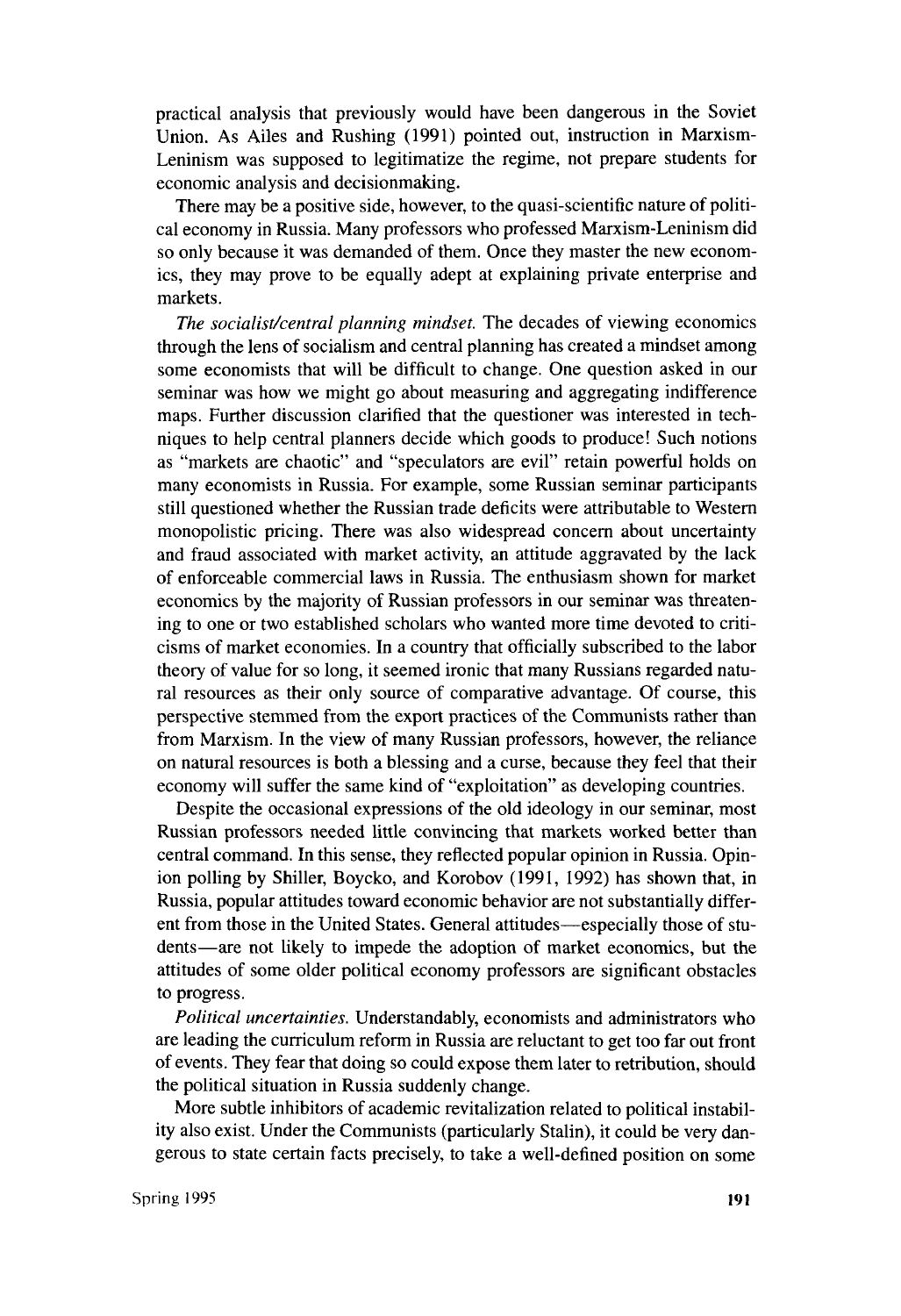economic matters, or to follow a logical process to a definite conclusion that might be disliked. This danger appears to have an effect on the way many Russian economics professors speak, write, and perhaps think. There is a strong tendency toward vagueness, uniformity, and ambiguity that stifles discussion, debate, and intellectual initiative.

In these turbulent times, some Russians also cling to their nationalistic pride as to an anchor. Consequently, foreign ideas are viewed suspiciously and are often criticized as inappropriate for a country as unique as Russia. Thus, political realities and uncertainties remain important obstacles to successful reform of the economics curriculum.

## **FACILITATORS OF CONTINUED CURRICULUM REFORM**

For the following five reasons the prospects for reform of the Russian economic curriculum are not as bleak as our previous discussion might suggest.

*Current direction from the top.* The Yeltsin education officials and economists are strongly committed to reforming the economics curriculum in Russia. Because of the widespread view (even among Yeltsin's opponents) that it is impossible to return to the old system, we expect this political support for academic reform to continue.

At a dedication ceremony, the new rector of Moscow State University applauded the translation of the McConnell and Brue book and the incorporation of market economics in the curriculum. The *glasnost-era* dean of the College of Economics bluntly stated that the past focus only on Marx had been a mistake. These comments were not lost on the participants of the seminar in market economics who were in attendance. Russian professors are used to curriculum being dictated from above and seem willing to respond to such directives.

*Nationwide economics requirement.* The first-year Marxist-Leninist political economy course was required of all university students in the former Soviet Union. Because the new principles of economics course replaces the first-year political economy course, there will be wide dissemination of market economics throughout Russia.

*Bright, well-prepared students.* The high school curriculum in Russia contains more mathematics than does the American curriculum (Rushing 1994). University students, in particular, are well prepared in mathematics and are rapidly learning English. Therefore, some of the typical difficulties that American students face in the principles course—problems with graphical analysis and abstract reasoning-may be less of a problem in Russia. Students in Russia are now highly motivated to learn about market economics. They view this knowledge as being important in understanding the reforms in the economy, but also as crucial to their personal success in the new private enterprise economy. Many students are already engaged in entrepreneurial activity.

*Core of economists familiar with market economics.* Roughly one-tenth of Russian economics professors at Moscow State University have studied market economics abroad and more have quietly studied Western journals for years. In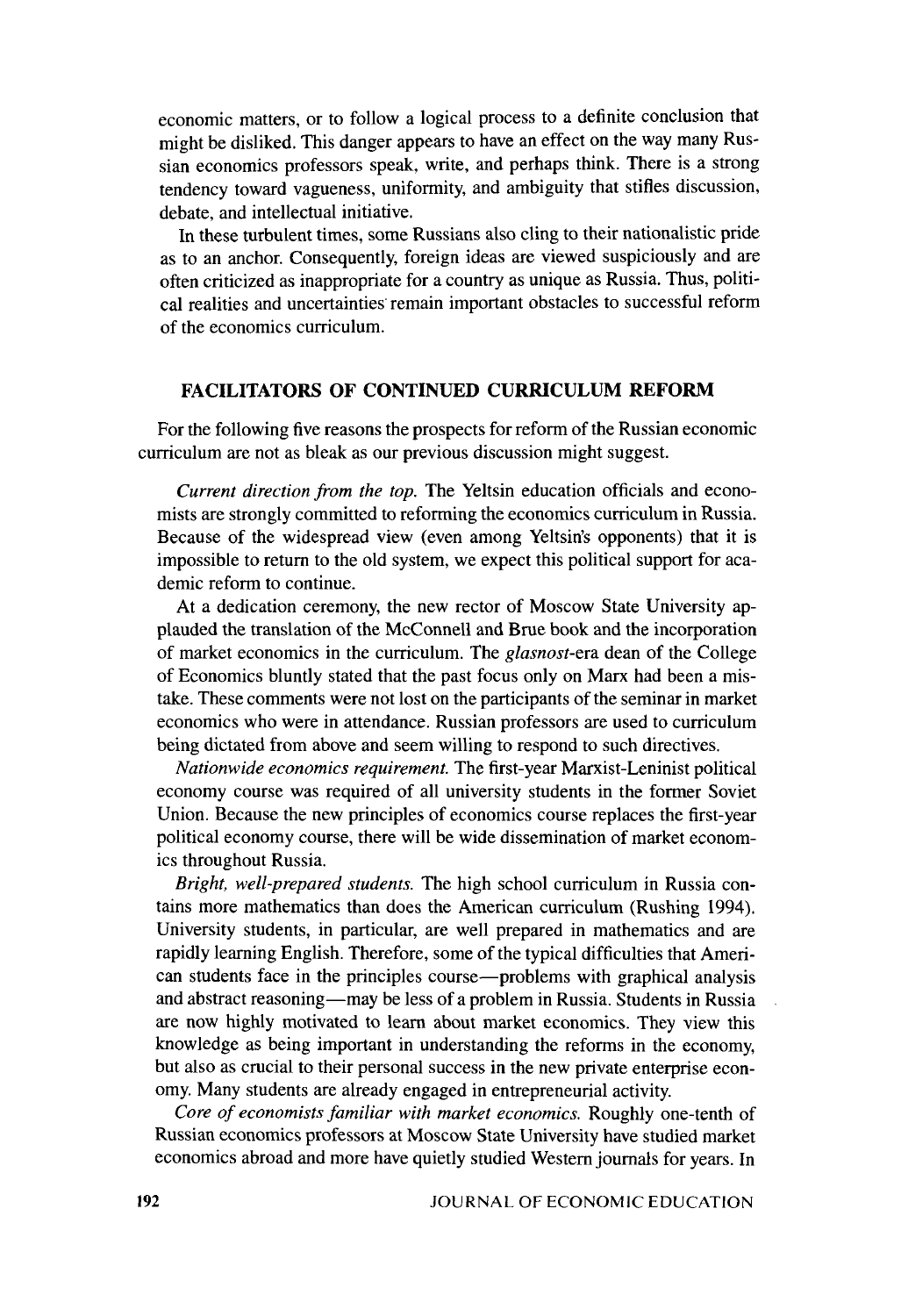our 1992 seminar, questioners who interjected terms such as the Coase theorem and the Herfindahl index in their questions made it clear that several seminar participants had knowledge of formal microeconomics. These economists can give direction to the curriculum reform efforts.

*Willingness to import textbooks and materials.* Intense efforts are underway to translate Western articles and textbooks, although progress is slow by American standards. Western publishers have practically given away publication rights, because Russian publishers have so much trouble obtaining dollars to pay royalties. The United States Information Agency and the Agency for International Development as well as the European community are supporting technical assistance missions by Western academicians to help work on economic and business curricula in all of the republics of the former Soviet Union.

Of course, using a standard American textbook in the beginning economics class has its limitations. Many parts of the book are institutionally specific to the United States. For example, the chapter on the problem of American agricultural surpluses is hardly relevant to students in a country with stagnant state agricultural production. Efforts to adapt the American materials, through rewriting examples for the Russian audience, will need to be implemented as soon as possible.

### **CONCLUSIONS**

On balance, we believe that the reform of the economics curriculum in Russia will take considerable time. This reform will be accomplished in reality long after it has occurred in the university catalogs. Yet, in many respects, the curriculum reform is less daunting than the reform of the Russian economy itself. In both cases, there appears little chance of completely returning to the old ways. The old political economy curriculum in Russia was the official curriculum of the Communist Party and the party was the disciplining device keeping it in place. With the demise of the party has come the abandonment of the old curriculum, particularly in the beginning course. The remaining question about the reform of the curriculum is how long it will take, not whether it will survive. The widespread availability of Western economic ideas now in the Russian language greatly reduces the likelihood of a return to anything resembling the old Marxist-Leninist curriculum.

#### **NOTES**

- 1. The third instructor in the seminar was William B. Walstad, professor of economics, University of Nebraska-Lincoln.
- 2. For example, translators had trouble recognizing the distinction between changes in demand and changes in quantity demanded, but some of the professors who were already familiar with English terminology would usually speak up and correct these mistakes. Therefore, we feel that the translation was far better than that accorded Samuelson's textbook in 1966. See Gershenkron (1978).
- 3. Paul Samuelson's book was translated into Russian in the 1960s, but was available only for "research" purposes. Other American principles texts that have been translated into Russian and are widely available include Heyne (1987) and Dolan and Lindsey (1991). One or two other principles texts are now being translated, as are intermediate-level American texts. Interest in market economics is so strong in Moscow that copies of the McConnell-Brue text were being sold by street vendors immediately after printing at prices as high as four times the publisher's list price.